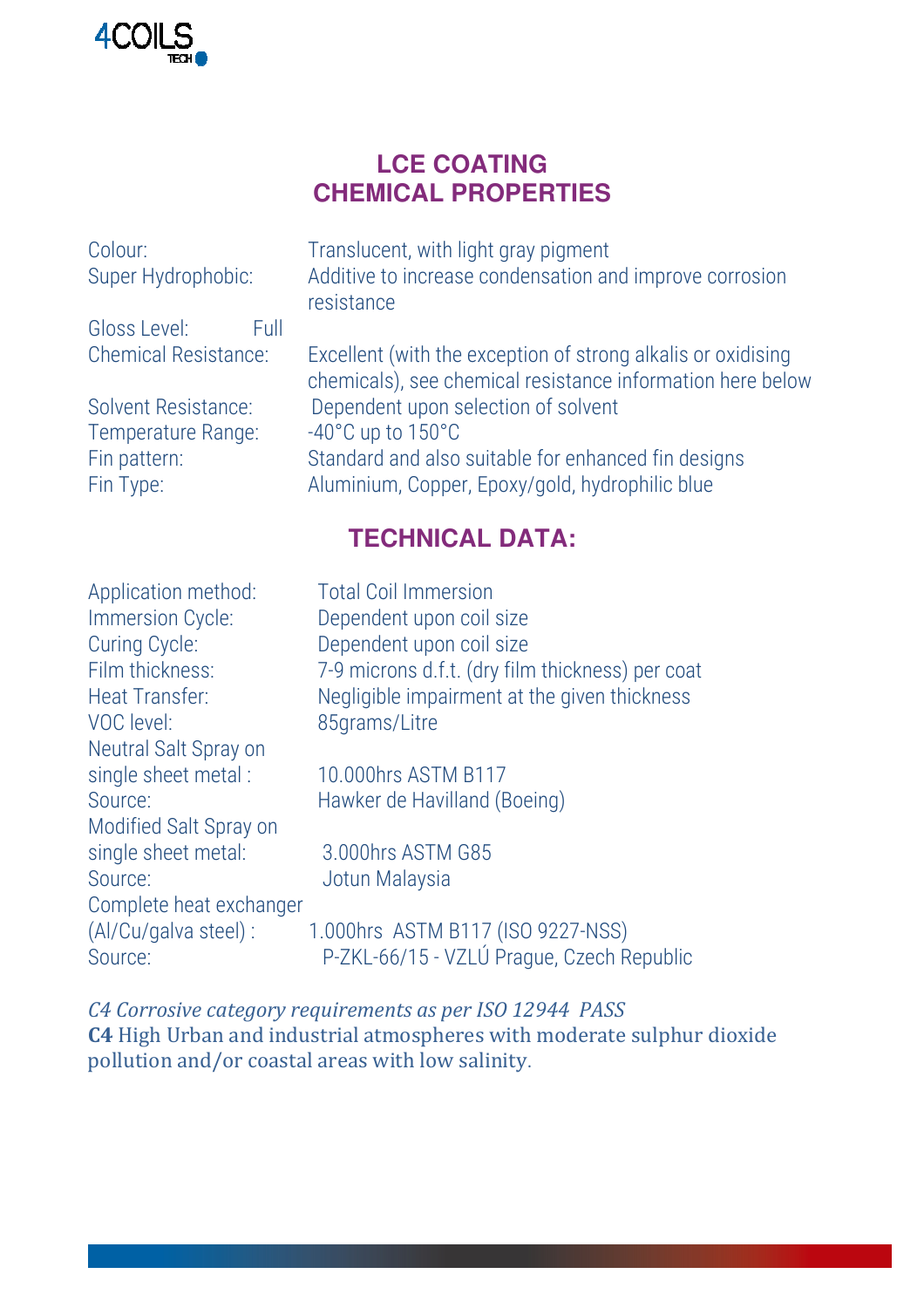# **CHEMICAL RESISTANCE:**

LCE COATING offers protection to a majority of aggressive environments with the exception of strong alkalis and oxidising chemicals.

The following is the chemicals and solvent resistance guide of chemical exposure:

| <b>Corrosive Agent</b>                                                                                                                                                                                                                                                                                                                      |              | <b>Strength</b>                                                                |        | Rating                                                   |
|---------------------------------------------------------------------------------------------------------------------------------------------------------------------------------------------------------------------------------------------------------------------------------------------------------------------------------------------|--------------|--------------------------------------------------------------------------------|--------|----------------------------------------------------------|
| <b>Hydrochloric Acid</b><br><b>Hydrochloric Acid</b><br><b>Hydrochloric Acid</b><br><b>Hydrochloric Acid</b><br><b>Sulphuric Acid</b><br>Sulphuric Acid<br><b>Sulphuric Acid</b><br><b>Sulphuric Acid</b><br><b>Phosphoric Acid</b><br><b>Phosphoric Acid</b><br><b>Phosphoric Acid</b><br><b>Phosphoric Acid</b><br><b>Phosphoric Acid</b> | 5%           | 10%<br>20%<br>30%<br>5%<br>10%<br>20%<br>30%<br>5%<br>10%<br>20%<br>30%<br>50% | E      | E<br>E<br>E<br>E<br>E<br>E<br>E<br>E<br>E<br>E<br>E<br>E |
| <b>Acetic Acid</b><br>Sodium Hydroxide<br>Ammonia in the air<br>Urea in the air<br>Trichloroethylene<br>Toluene<br><b>Methylated Spirits</b><br><b>Mineral Turps</b>                                                                                                                                                                        | 10%<br>30ppm | 10%<br>30ppm<br>30ppm<br>25ppm<br>30ppm<br>30ppm                               | Е<br>G | E<br>G<br>E<br>G<br>G<br>G                               |
| <b>MEK</b><br>Acetone<br>Hydrogen Sulphide                                                                                                                                                                                                                                                                                                  | 30ppm        | 25ppm<br>25ppm                                                                 | G      | G<br>G                                                   |

Legend:

 $E = Excellent$ 

 $G = Good$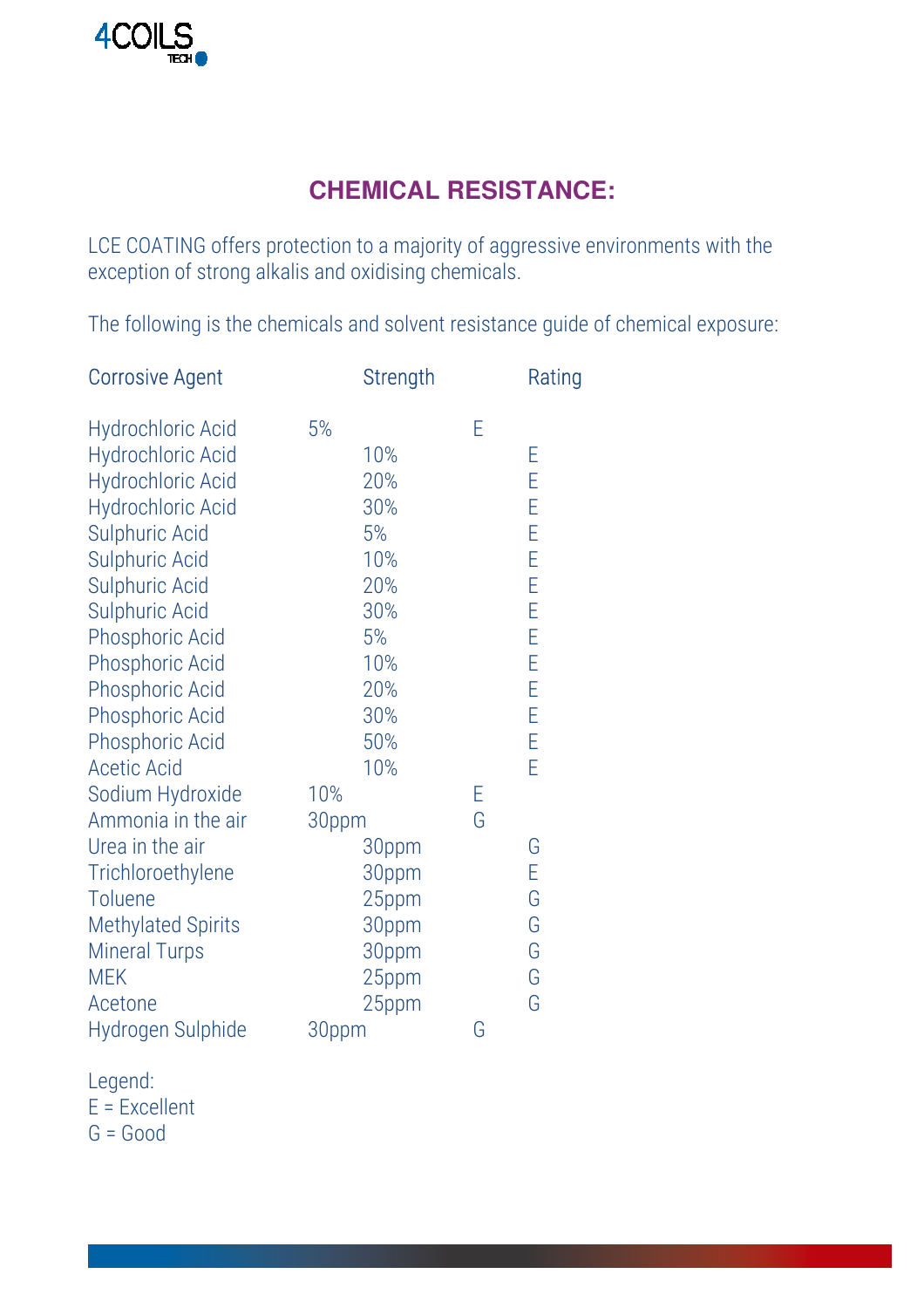

#### $P = P \cap \cap r$

In addition the above LCE COATING demonstrates excellent resistance to fumes from the following: Lactic Acid, Oxalic Acid, Humic Acid, Saltwater and NOx. Additional / Specific Resistivity

LCE coating product range is also resistant to the following materials.

## Food acids :

- 1. Vinegar  $(3 7)$ % Acetic acid), frequent cause of "copper tube pitting"
	- Found in many foods, such as Salad dressings
	- Present during Small goods curing
- 2. Lactic acid, also selectively attacking copper tube and can result in pitting.
	- Milk and Dairy products
	- Cheese products
- 3. Citric Acid, very widely used as food additive.
	- To acidify beverages
	- Confectionery
	- Effervescent salts, and other foods
- 4. Maleic acid, used in fact to reduce rancidity
- 5. Oleic acid, formed by hydrolysis of various fats and oils. On exposure to oxygen it forms rancidity in fats and oils.
- 6. Oxalic acids, found in many plants and vegetables. It is also the product of many moulds.
- 7. Alkyl sulphide, very corrosive vapours (onion nad garlic) to copper tubes.
	- Found in large amounts in onion processing plant and other food processing plants
- 8. Ammonia sulphate, aggressive attack Aluminium and Copper.

## Vegetable and fruits :

Vegetables and fruits contain various acids which are mainly selective to copper (attack copper). They are the cause of significant coil copper damage via tube perforation. Acid concentration increases with multiply vegetable/fruit storage environments.

• Present in varying concentration during vegetable and fruit storage.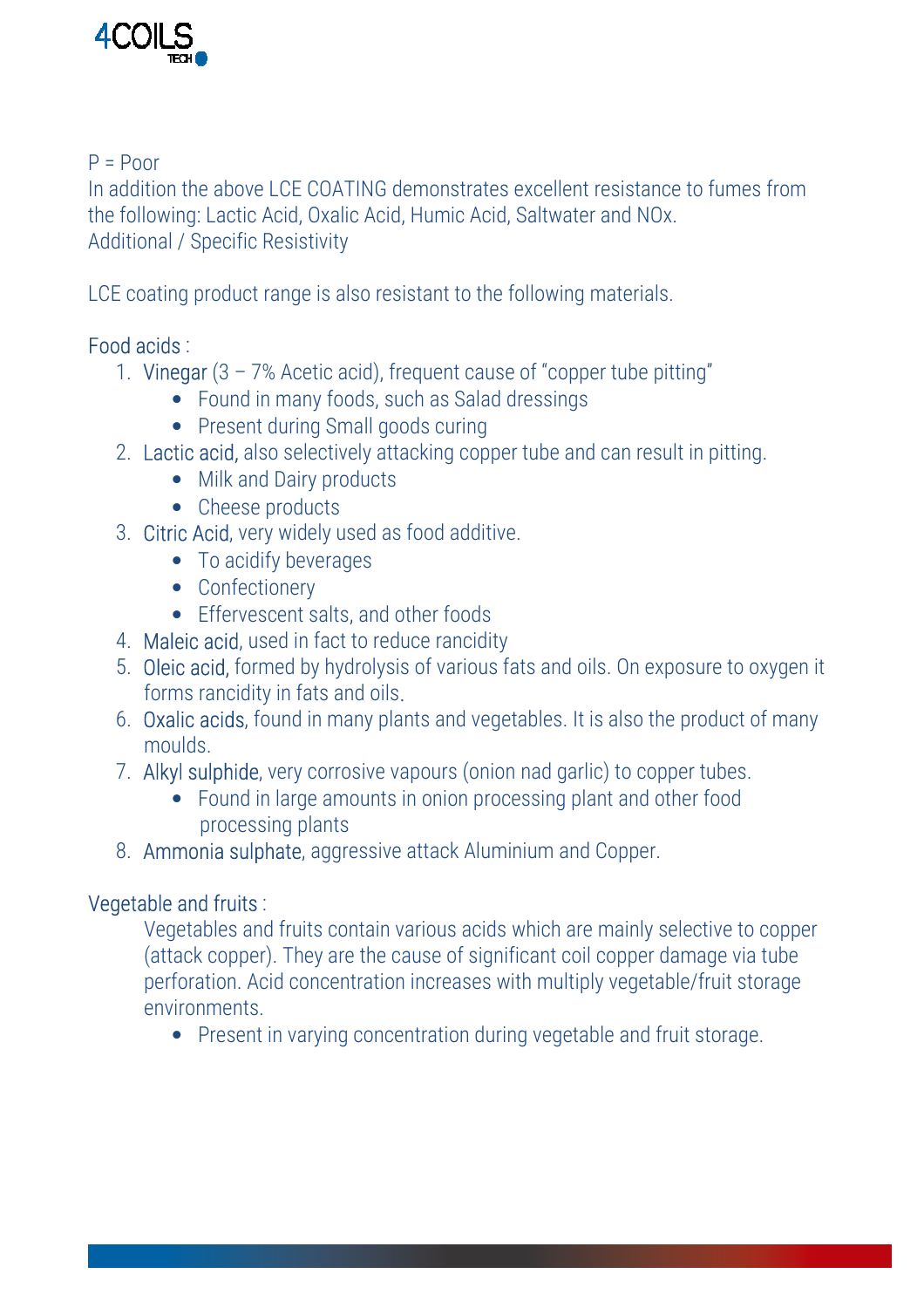

### Environment / ambient :

#### 1. Hydrogen sulphide  $(H_2S)$  and Nitrous oxides (car emissions)

- Found in various concentrations near transport routes
- Car parks
- General industry
- 2. CO<sub>2</sub> (carbonic acid), wide ambient presence. Also produced by burning coke and other carbonaceous materials.
	- Very widely experienced in industrial zones, power stations

#### 3. Salt spray / acidified salt spray

- Coastal and near coastal regions (main attack on coils is via Galvanic reactions leading to corrosion of aluminium and other anodic metals.
- Shipping and transportation by sea

### Alcohol beverages manufacture / processing

#### Ethanol vapours

- Vapour concentrates on evaporator coils
- Fumigating / sterilising chemical vapours

#### Wood processing

Humic acid selectively and rapidly attacks copper tube components of coils during timber drying/aging

#### Metal foundries

Hydrochloric acid vapours and other vaporised metallic compounds.

#### Coated Coil Maintenance

- 1. Coil exposure environment is of significant importance and contributes to the final long term outcomes. It is therefore important to understand the ambient 'contaminants' and how they need to be dealt with to minimise exposure.
- 2. Please ensure that routine coil maintenance program is well designed and maintained. Where the maintenance is based directly on the exposure environment and must be strictly adhered to. The visual inspection of the coil/coil surfaces plays and important component of the routine coil maintenance.